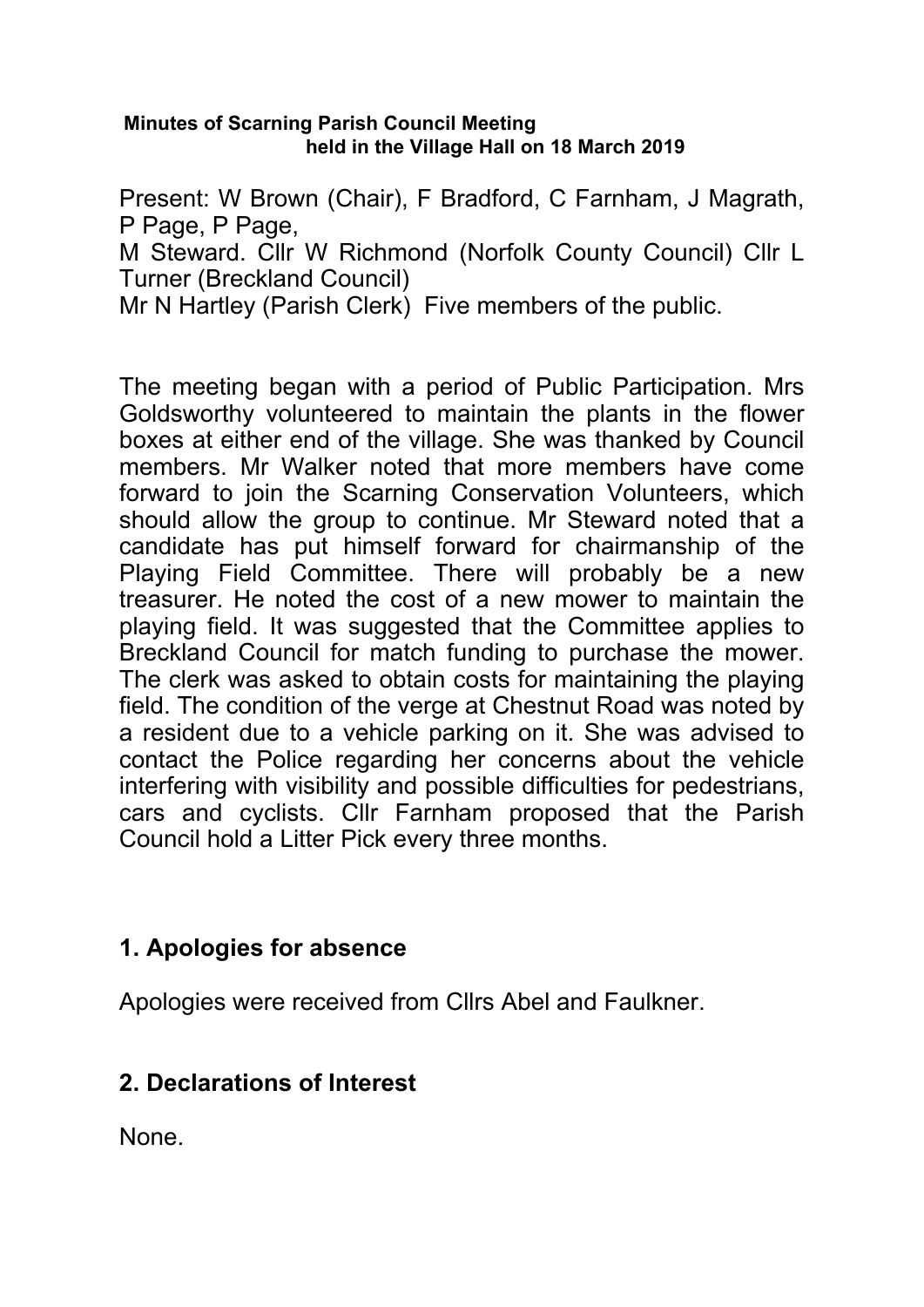## **3. Minutes**

The minutes of the meeting held on 18 February 2019 were approved and signed by the Chairman as a correct record without amendment.

# **4. Matters Arising**

It was questioned whether the red telephone box could be resited at the front of the Village Hall as this area is better lit and therefore should be better protected against vandalism. the box could be sited near the noticeboard where it would not interfere with parking. The clerk was asked to write to the Village Hall **Trust** 

# **5. Finance**

5.1 The following payments were made in accordance with the Budget:-

Chq 102037 Big C, charitable donation, £115 (Section 137) 102038 East Anglian Children's Hospice, charitable

donation, £115 (Section 137)

 102039 Dereham Cancer Care, charitable donation, £115 (Section 137)

 102040 East Anglian Air Ambulance, charitable donation, £115 (Section 137)

 102041 Revitalise, charitable donation, £115 (Section 137) 102042 Norfolk Accident Rescue Service, charitable

donation, £115 (Section 137)

102043 Cheque not used

 102044 Dereham Citizens Advice, donation towards running costs, £150 (Section 142)

 102045 Dereham Meeting Point, donation towards running costs, £150 (Section 137)

 102046 Scarning Village Hall, hire of the Village Hall for meetings, £140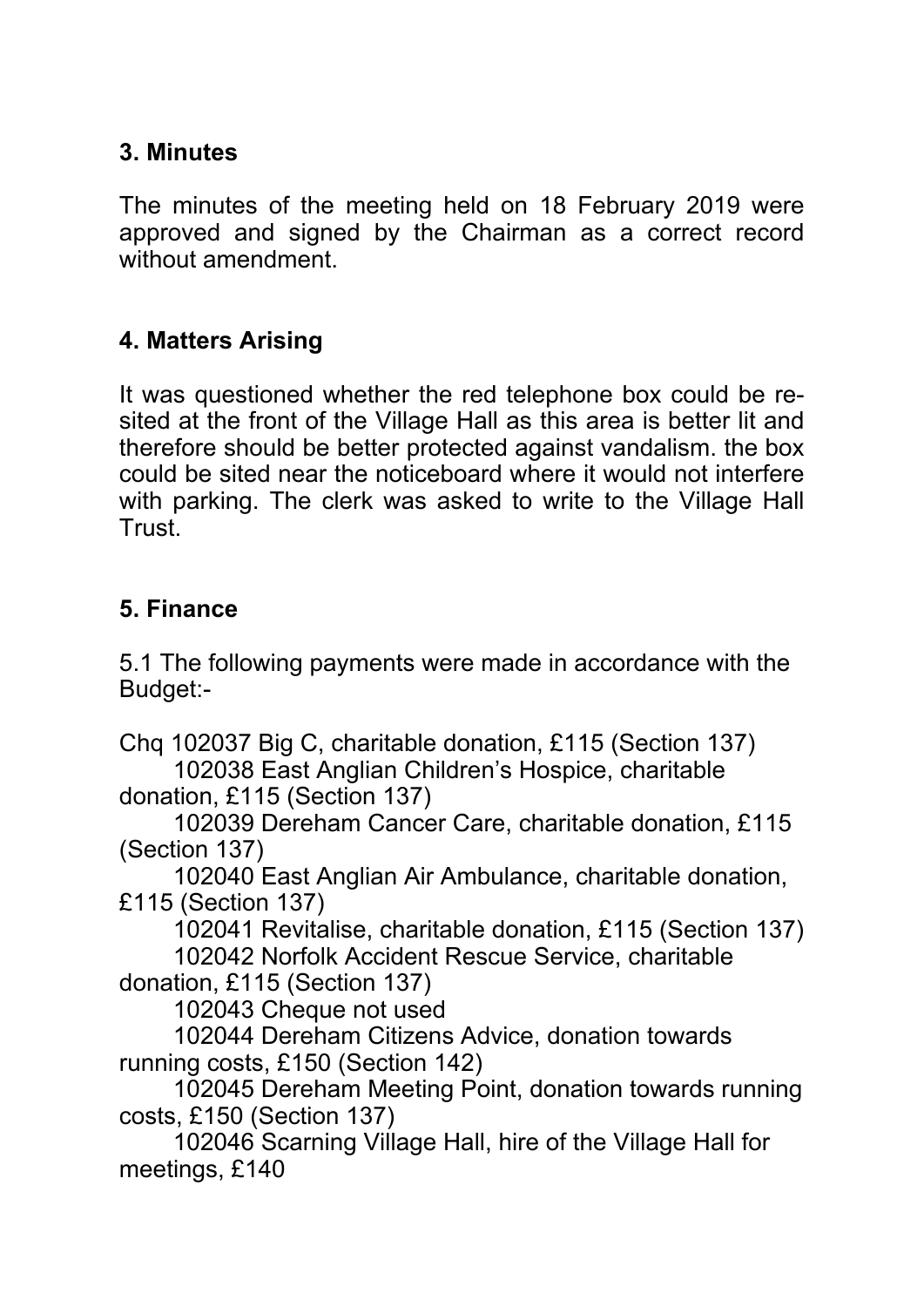102047 N Hartley, reimbursement of clerk's expenses, £208.05

102048 HMRC, clerk's PAYE, £8.40

 102049 X2Connect Ltd, red paint & primer for phone box, £99.52

 102050 Commonwealth War Graves Commission, sale of War Memorial book, £45

102051 Thinking Rural, payroll services, £12

5.2 The following payments were received

 Scarning Playing Field Committee, peppercorn rent for Playing Field, £0.05

 Mrs E Bush, rent of former Highway Surveyors land at Daffy Green, £5

 Mr N Eagle, rent of former Highway Surveyors land at Chapel Lane, £10

5.3 The meeting received a report of Actual Expenditure to Budgeted Expenditure

5.4 The Internal Control Officer reported that he had carried out all the necessary checks and that everything was in order.

# **6 Planning**

6.1 Breckland Council decisions

Mrs A Buckingham, Yew Tree House, Chapel Lane 3PL/2018/1447/F Construction of granny annex Approved

# **7 Internal Control Policy**

The Council APPROVED its Internal Control Policy for 2019/20.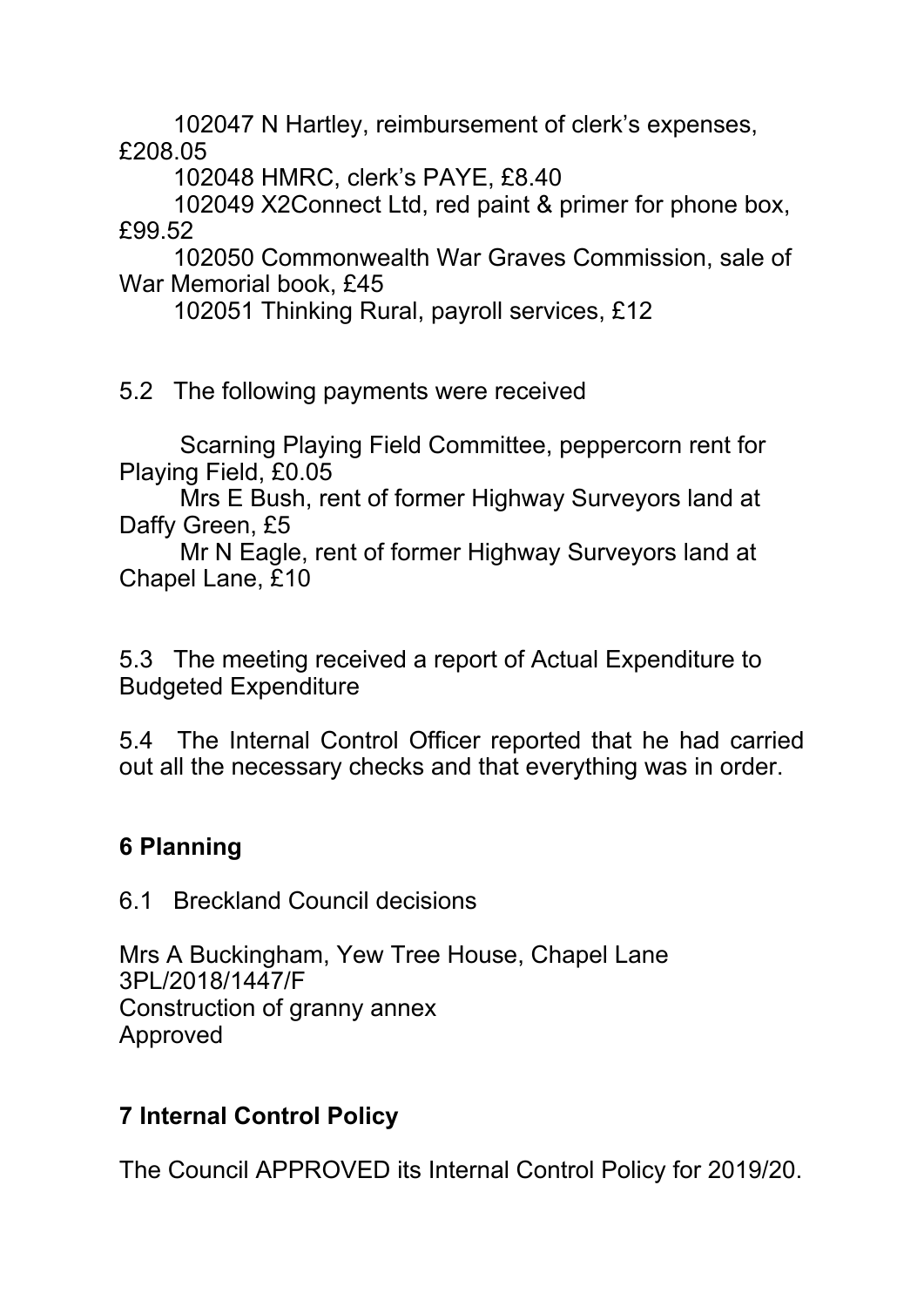## **8 Risk Management Policy**

The Council APPROVED its Risk Management Policy for 2019/20.

### **9 Health and Safety of Assets Report**

The Council APPROVED its Health and Safety of Assets report for 2019/20.

#### **10 Red Telephone Box**

The Council approved an additional payment to cover the cost of installing shelves in the phone box, a suggestion box and an area for old photographs.

#### **11 Footpath**

The Council considered a request to clear the footpath from Black Horse Close to Scarning School. The clerk will request the Rangers to carry this out.

## **12 Correspondence**

#### **13 Next Meeting**

The date and time of the next Parish Council meetings will be Monday April 15 2019 at 7pm (Annual Parish Meeting) followed by the Parish Council meeting at 7.30pm.

#### **The Meeting was closed to the Public**